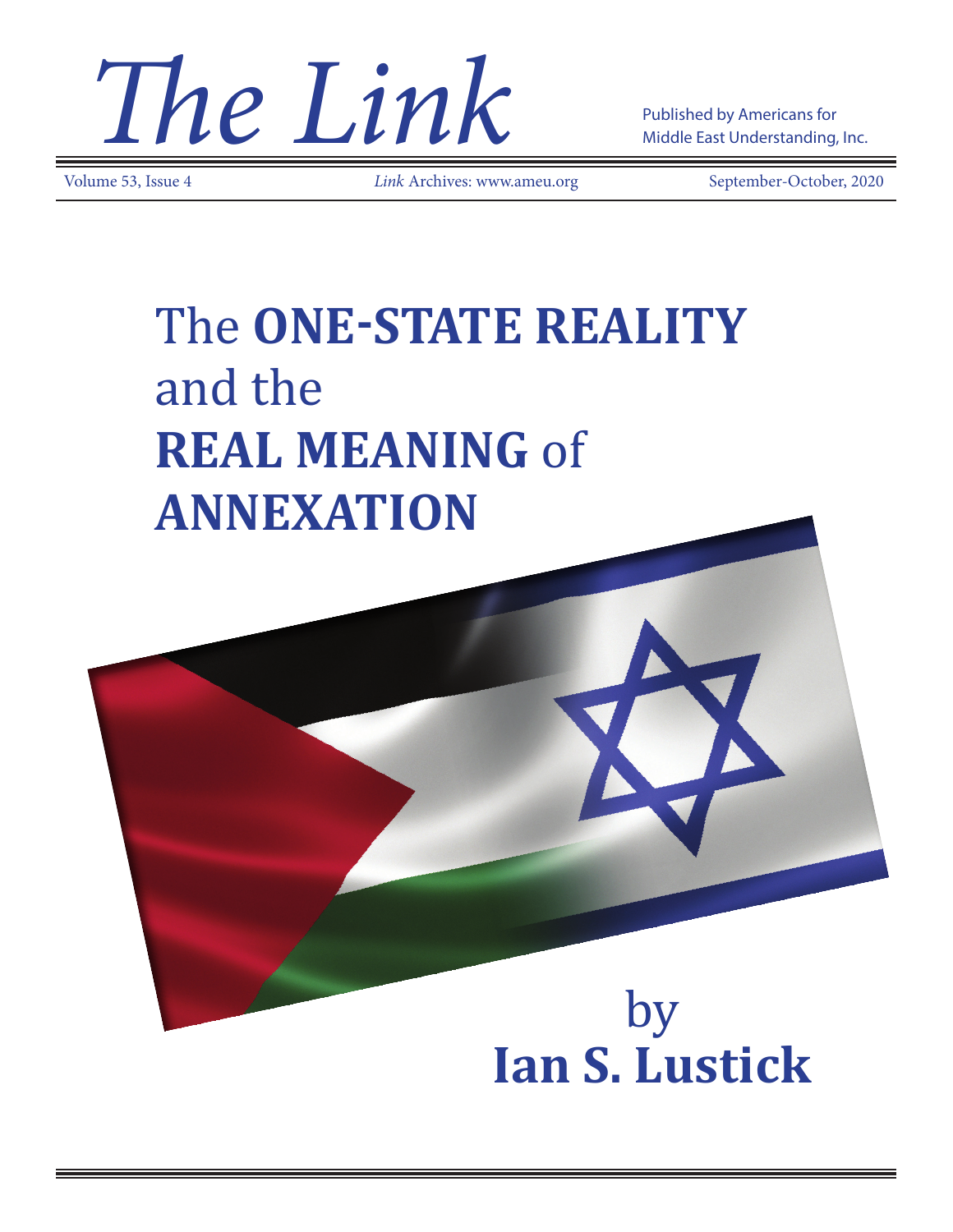**AMEU** 

**Board of Directors**

Jane Adas, *President* Elizabeth D. Barlow Edward Dillon Henrietta Goelet John Goelet Richard Hobson, *Treasurer* Anne R. Joyce, *Vice President* Janet McMahon John F. Mahoney, *Executive Director* Darrel D. Meyers Brian Mulligan Daniel Norton Thomas Suárez

### **President-Emeritus**

Robert L. Norberg

#### **AMEU**

**National Council** Kathleen Christison Henry Clifford Moorhead Kennedy Nancy Lapp Mary Norton Don W. Wagner James M. Wall

#### *AMEU (ISSN 0024-4007) grants permission to reproduce material from The Link in part or in whole. AMEU must be credited and one copy forwarded to our office:*

*475 Riverside Drive, Room 245 New York, NY 10115 Tel: 212-870-2053 fax: 212-870-2050 email: AMEU@aol.com website: www.ameu.org*

ith the hullabaloo surrounding Israel's supposedly imminent "annexation" of portions of the West Bank, one might imagine that the parts of Palestine occupied in 1967 were not long ago integrated into the State of Israel. They were. Failure to internalize this one-state reality leads politicians, diplomats, activists, and non-expert observers into dangerous errors. They misread Israeli government intentions, misunderstand its rhetoric and tactics, misrepresent the dangers of "annexation," and miss out on the real opportunities created by the predicament Israeli maximalism has created. The reality that one state dominates the entire area from the Jordan River to the Mediterranean Sea does not mean that all zones and populations exposed to the power of the Israeli state are ruled by the same institutions or the same norms. It does mean that one state, and only one state, named Israel, upholds claims to a monopoly on violence, and determines, for all the inhabitants within the country, whose lives and property are protected and whose are not.<sup>1</sup>

Regardless of loose and grandiose talk, no Israeli government led by Benjamin Netanyahu will ever "annex" the West Bank or impose Israeli "sovereignty" there in the sense of integrating the West Bank and its population into the State of Israel as are Tel-Aviv or the Jezreel Valley and the people, both Jews and Arabs, who live there. For Netanyahu personally, and for most of the Likud Party he leads, that would be culturally and ideologically abhorrent—a challenge to the "Jewish" nature of the state. It would also be politically suicidal for the Likud, since it would triple the number of Arab voters. Whatever Israel might do under the label of "annexation" or the banner of "sovereignty," it will not be done to the whole of the territory of the West Bank or in a way that confers citizenship automatically on many, or even any, non-Jews.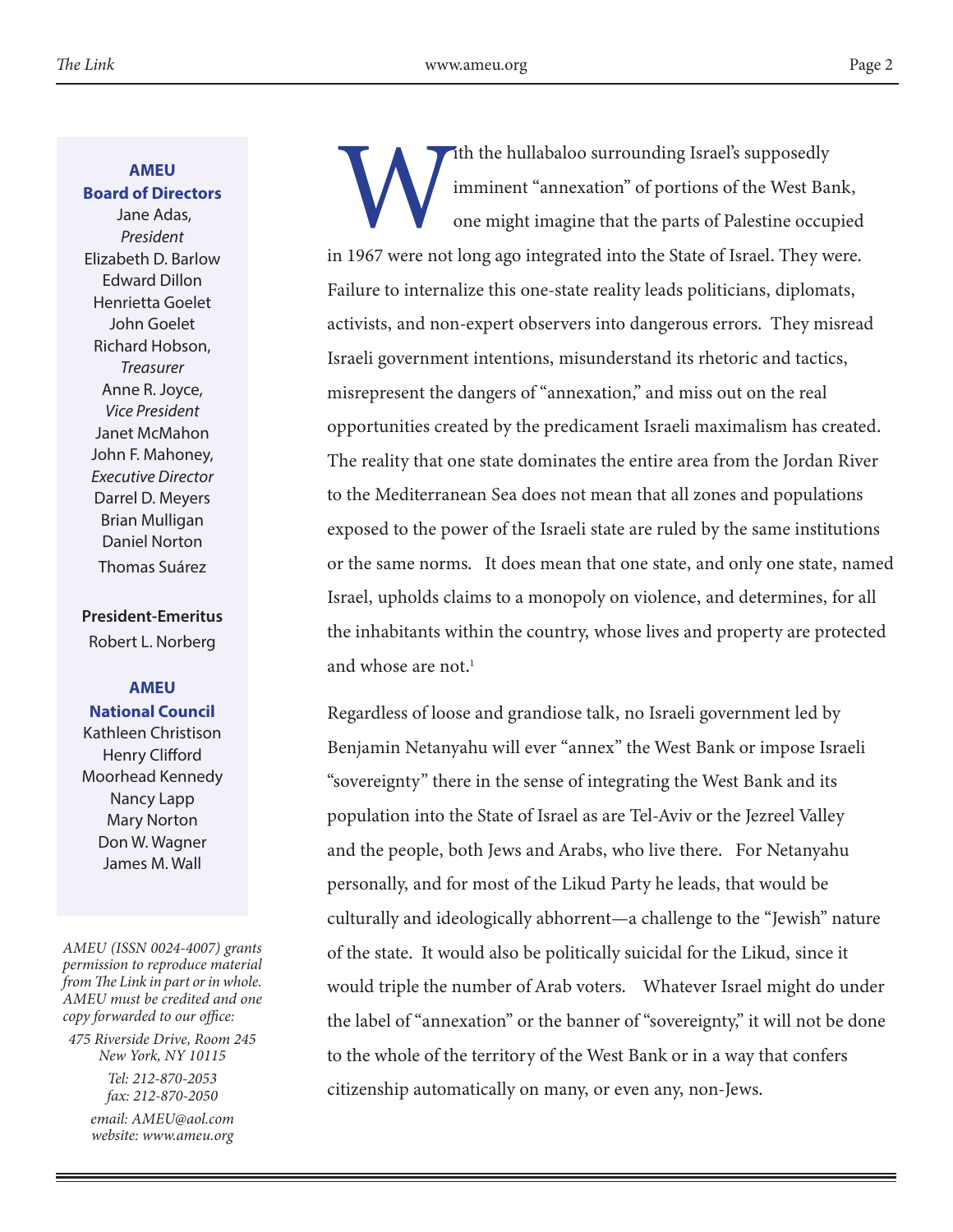Talk about annexation must therefore be understood in tactical, not strategic terms. Netanyahu began waving the annexation flag in September 2019, dangling prospects for it as a campaign gimmick to attract settler votes and damage the prospects of rivals to his right. Since then he has exploited Washington's readiness to countenance ideas about annexation or implementing sovereignty to highlight his close ties with President Trump (whose popularity in Israel is higher than in any other country in the world apart from Russia and the Philippines). By doing so he burnishes his image as the only person capable of advancing Israel's long-term ambitions to rule "Judea and Samaria" by setting precedents approved by the United States and, eventually, accepted by the world. Now in his record fifth term as prime minister, Netanyahu also wants to do something that can seem sufficiently bold and transformative to raise him within the pantheon of Zionist heroes.

To take, or to pretend to be about to take, substantively small and minimally important actions that boost one's political fortunes, or are feted as heroic achievements, requires a triple discourse. To his right-wing base Netanyahu talks of an historic realization of Jewish rights to its ancient heartland. To settler activists who oppose the Trump Plan because it holds out even the pretense of a Palestinian state, Netanyahu promises that its details are irrelevant and that whatever expansions of official Israeli authority can be achieved today will not limit those he and his successors will be able to achieve in years to come. Meanwhile, to Israeli lawyers and a public worried about more Arabs becoming citizens, he and his surrogates are careful to refer, not to annexation or sovereignty, but to "extending Israeli law, jurisdiction, and administration" to the Jordan Valley and/or selected settlements.

This is the phrase—extending Israeli "law,

jurisdiction, and administration," that must be decoded to understand both the real dangers and real opportunities of "annexation." The danger most often conjured, by indefatigable diplomats, diehard two-staters, and politicians looking for a reasonable sounding but safe public position on the Israel-Palestinian conflict, is that if Netanyahu's annexation plan is implemented it will finally kill any chance for a Palestinian state or a negotiated peace agreement. Not true. As an achievable objective, rather than as a convenient slogan, the two-state solution disappeared long ago. Nothing Netanyahu does can have any effect on the prospects that, for example, a Biden administration could revive the "peace process" and bring it to a successful conclusion. But if implementing a formula to extend Israeli administration, law and jurisdiction to parts of the West Bank will not kill the two-state solution (since it is already dead), why is it dangerous?

 The danger lies in the misinterpretation and mischaracterization of the pseudo-annexation Netanyahu is dangling before his supporters, and with which he taunts, goads, and distracts his opponents. Hysterical opposition to "annexation," when permanent control of the West Bank by Israel has already been accomplished 1) prepares the ground for welcoming whatever Netanyahu does do as something which is not real annexation, and therefore justifies continued (hopeless) efforts to negotiate a two-state solution; or 2) by treating what Israel does as if it is complete annexation, surrenders opportunities to use the supposedly new status of the West Bank as grounds for demanding equal rights under Israeli law for all who live in the region.

Either way, as long as the one-state reality that has already been created by 53 years of creeping annexation is not recognized, it will not be possible to stop the Netanyahu government from using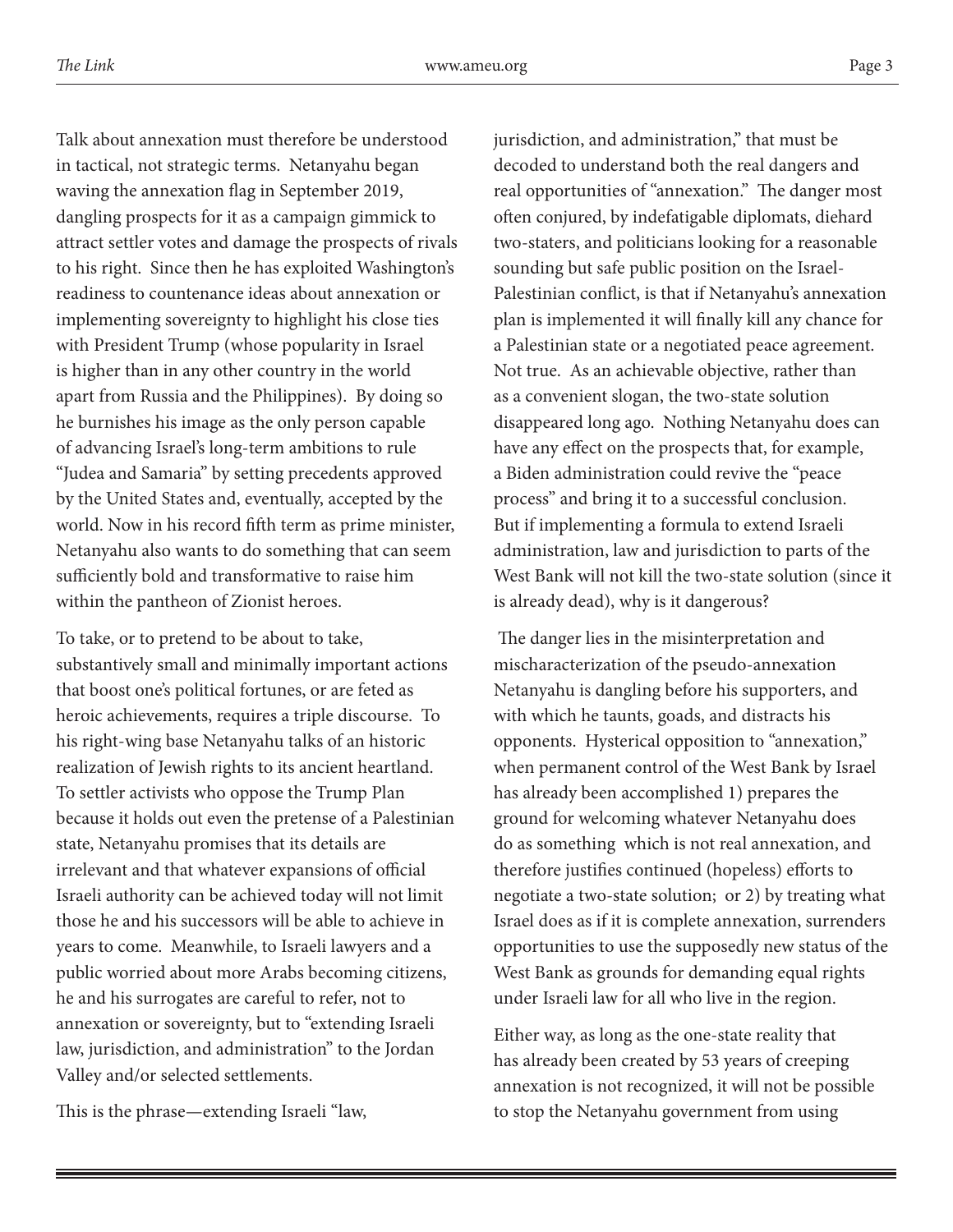adjustments in its legal description of Israeli rule in the West Bank to advance its actual agenda domination of rightless Palestinians within territories maximally subject to Israeli habitation and use. Opponents of "annexation" on the grounds that it forecloses chances for a negotiated peace thus become unwitting handmaidens to the institutionalization of silent apartheid. For the struggle to stop permanent incorporation of the West Bank when, from a practical point of view, it has already occurred, not only prevents recognition of that reality, but delays the launch of the eventually decisive struggles for the political equality of all those living between the river and the sea. This is the price paid by what in Israel used to be called the "peace camp," and its international supporters, to protect a decrepit two-state solution paradigm and preserve a familiar, convenient, but increasingly embarrassing, intellectual and political orthodoxy.

Thus *The New York Times* editorial board condemns "annexation" because it "would render the West Bank into a patchwork of simmering, unstable Bantustans, forever threatening a new intifada."² Hello. That is precisely what the situation is now. Liberal Zionist groups in America, affiliated with fading but still active counterparts in Israel, such as American Friends for Peace Now, J-Street, and the New Israel Fund, oppose "unilateral annexation" because

[i]nstead of upholding the stated commitment of successive Israeli governments to resolve the status of these territories through negotiations, such a decision would say to the world that Israel wishes to systematically confer legal inferiority upon an entire population…relegating them (the Palestinians) to perpetual statelessness in isolated island-enclaves. Annexation would show, beyond a shadow of a doubt, that the government of Israel no longer seeks a two-state solution.<sup>3</sup>

It is a positive sign that this statement emphasizes the denial of political rights to Palestinians, and not just dangers posed for the two-state solution. However, it draws back from imagining a joint struggle of Jews and Palestinians for equality within the one-state that now dominates the whole land. By failing to distinguish between measures carefully designed to consolidate the systematically discriminatory effects of de facto annexation and the liberating potential of genuine, full, de jure annexation, these organizations shackle themselves to an already failed strategy and ignore the only available route for achieving the "liberal democracy" they say they favor. That long and winding road leads not through negotiations, but via political struggles to grant equal rights to all those living under the power of the Israeli state.

The metaphor of the "death" of the two-state solution has itself been beaten to death by overuse. There is little need to belabor the point. Nothing is more common in political life than the disappearance of ideas or designs for change. From 1967 to the late 1980s, both Israelis and Palestinians debated, promoted, and opposed the "Jordanian option" (according to which Israel would dispose of most or all of the West Bank and its population via an agreement with Jordan). In the early 1980s some analysts judged that it was already too late to be exercised, and that Arafat and King Hussein of Jordan had given it the "the kiss of death."<sup>4</sup> It vanished completely when the intifada prompted Jordanian "disengagement" from the West Bank in 1988. Among Palestinians, and in Israel, the two-state solution idea gained traction in its stead.

Although it is no longer available as a negotiated route to peace, it is no more true to think it was doomed from the beginning than that an arrangement between Israel and Jordan could not have been achieved, even if Golda Meir had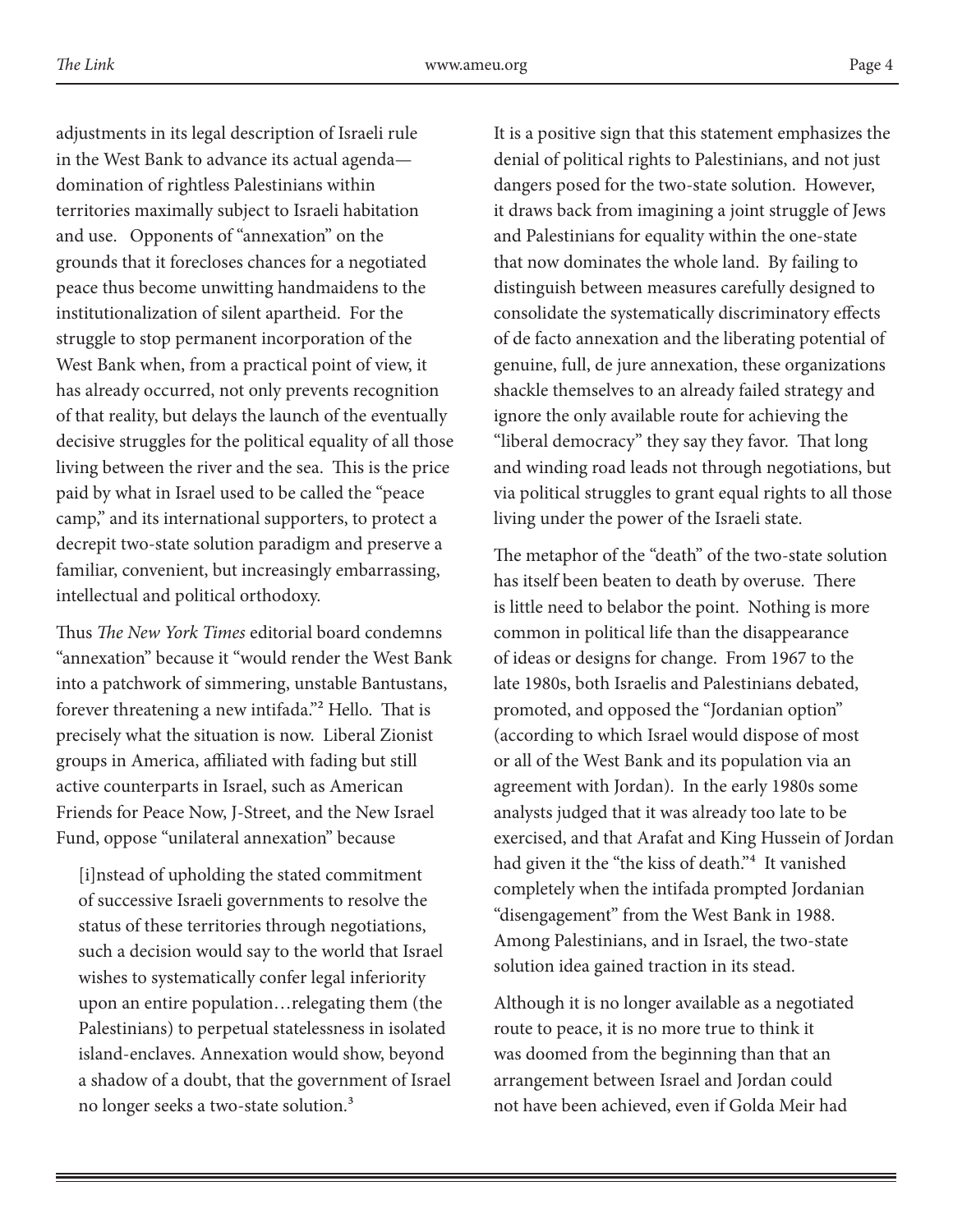responded positively to the "Hashemite Kingdom Plan" offered by King Hussein in 1972. When the flawed Oslo process was launched in the early 1990s there was, perhaps, a thirty percent chance a peace treaty between Israel and a West Bank/Gaza Strip State of Palestine would have resulted. But that possibility was destroyed by the timidity of the Israeli government, the ineptness of Palestinian politicians, the assassination of Yitzhak Rabin, cycles of bloody violence, deliberate sabotage by the Netanyahu government, the hubris of Ehud Barak, President Clinton's blundering diplomacy, the horrors of the second intifada, and a flood of new West Bank settlers. Now one out of 11 Israeli Jews live in the West Bank.

From an electoral point of view, the Israeli peace movement and indeed the entire liberal Zionist wing of the Israeli political spectrum, has been virtually wiped out. For the first quarter century of Israel's existence, only the Labor Party and its allies could form governments. Between 1977 and the early 2000s, power oscillated between Labor and like-minded "centrist" parties and the right-wing Likud. But in the six elections held in Israel during the last decade, the only party capable of forming a governing coalition has been the Likud. Indeed, since at least 2009, no serious observer has been able to even imagine how an Israeli government could arise both committed to a viable two-state solution and strong enough to implement it. Israel, one can say, used to be a blue or purple state, like New Jersey or Pennsylvania. Now it is Oklahoma, Nebraska, or Idaho—deeply red.

# **Understanding the Difference**

The one-state reality closes the door on options for ending the occupation of the West Bank and Gaza Strip that involve cession of territory by

Israel or Palestinian independence, but it opens others. Over decades and generations, Israeli institutions will inevitably be transformed by the political consequences of demographic and cultural circumstances of the one-state reality. Molding the course of that change first requires ensuring that Israeli absorption of the portions of Palestine it acquired fifty-three years ago is fully, not partially accomplished. That, in turn, means understanding the difference between sovereignty imposed in ways that open doors to political equality vs. legal and administrative measures that deepen subordination and oppression.

An example of the former, of how true annexation can lead (slowly and with much suffering and struggle) to citizenship and, eventually, to political clout for Arabs, is how Israel transformed territories conquered in 1948 (the Central and western Galilee, and the Northern Negev, and the Little Triangle- acquired by cession from Transjordan's King Abdallah in 1950) into full parts of Israel. Until passage of Israel's "Citizenship Law" in 1952, Israel technically had no citizens.<sup>5</sup> Upon passage of the law not only all Jews, but all properly registered Arabs within the territory of the State of Israel, including in what were known as the "occupied territories," i.e. the areas just mentioned, were to be considered citizens of the country. If that is the kind of annexation Netanyahu had in mind, it would be cause for celebration, not protest. In fact, however, we will learn much about the real meaning of what he and his cronies have planned by considering the post-1967 fate of the Arab inhabitants of expanded East Jerusalem. This will explain how Israeli politicians devoted to reaping the political, material, and ideological gains of expansionism think they can do so without paying the price of equal treatment for all those living under Israeli rule.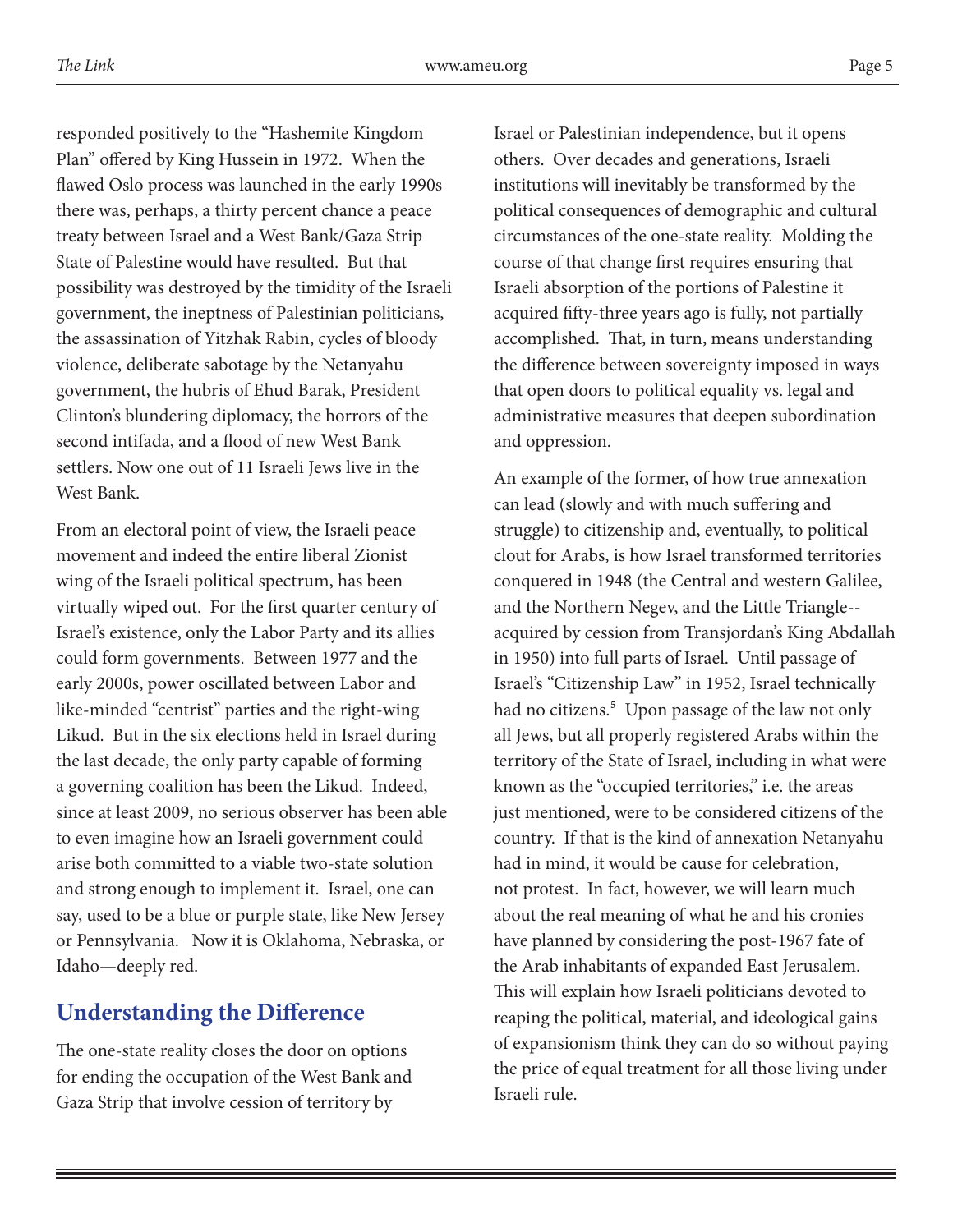

The 670,000 Israeli citizens living east of the green line (the 1949 armistice line separating the West Bank from what became the State of Israel after the 1948 war) can and do vote in Knesset elections. This is the case even though Israel does not allow absentee balloting for ordinary citizens living or travelling abroad. In other words, they are treated, as the official legal formula goes, "as if they were living in Israel." What would change, then, if the formula of implementing "Israeli administration, law, and jurisdiction" were extended to portions of the West Bank? To answer that question, we must look closely at the result of doing just that to East Jerusalem and its nearby Arab villages when, almost immediately following the June 1967 war, the government of Israel drew a line around a 71 square kilometer area and added it to the Israeli municipality of *"Yerushalayim"* (i.e. West Jerusalem).

In political declarations, journalistic accounts, casual conversation, and international discussions, the complex administrative and legal maneuvers that Israel implemented in June 1967 to change the status of expanded East Jerusalem were and have been referred to as "annexation" or as effecting Israeli sovereignty over the entire city and its environs. Any

lingering doubts about the effects of these moves were ostensibly eliminated in 1980 with the Knesset's passage of the Basic Law: Jerusalem, Capital of Israel. The catechism contained in this law has been repeated by every Israeli government since then—that Jerusalem, "complete and united," is Israel's "eternal capital."

Israel's so-called "annexation" of East Jerusalem in 1967, the legislative decoration it added in 1980, and the construction of massive Israeli neighborhoods in the Eastern sections of the expanded municipality provoked storms of largely ineffectual international protest. But even though few countries were ready to formally acknowledge Israel's rule of East Jerusalem, by mischaracterizing what Israel did as actual annexation, the world community allowed Israeli governments to have their cake and eat it too. The complex combination of ordinances and amendments promulgated by the Knesset and the Ministry of Interior in June 1967 very purposefully did not "annex" expanded East Jerusalem, or impose Israeli "sovereignty" there. Neither of these words (in Hebrew *"Sipuach"* and *"Ribonut"*) were used in the 1967 orders or in the 1980 law.<sup>6</sup> Instead, the Interior Ministry was empowered to draw a line on the map to demarcate an area of the West Bank abutting Israeli West Jerusalem. The line was drawn to maximize land, but minimize the number of Arabs added to the city's population. With Israeli "administration, law, and jurisdiction" applied to this area, Jewish Israelis who swiftly populated the housing projects and settlements constructed in the area could experience themselves as living within Israel (not within "Judea and Samaria") even though the Arabs living alongside them would be treated, not as residents of the city and citizens of Israel, but *only* as residents of the city who by that fact became non-citizen residents of Israel. Accordingly, in the official *Statistical Abstract of Israel*, published annually by the Israeli Central Bureau of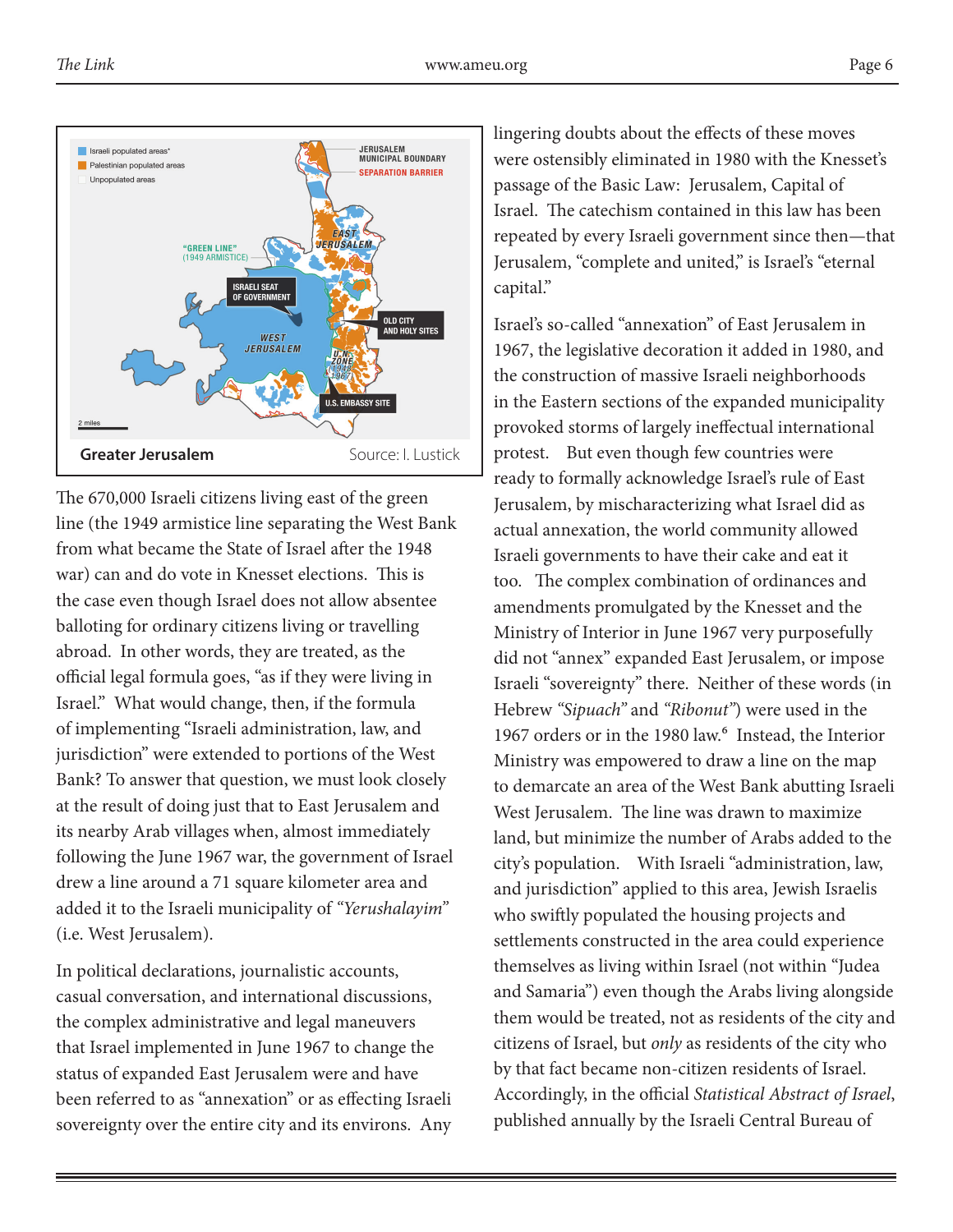Statistics, the 69,000 Arabs who lived in expanded East Jerusalem at the end of June 1967 (now grown to a population of 362,000) are counted as contributing to the size of the Arab population of Israel, but not to the voting population of the country.<sup>7</sup>

What is crucial to understand is that this pseudoannexation, which is what the Netanyahu government is contemplating with respect to selected portions of the West Bank, did not and does not substantively affect the status of Jews who live there. That status is more or less exactly the status of any Israeli living in the West Bank—citizens not living in what was the State of Israel before the June war of 1967, but who are now treated as if they are living in that state. What the measure did do, however, was affect the status of non-Israelis (i.e. Palestinians) living there, transforming them into "permanent residents" of Israel but with no citizenship, no access to elections other than municipal elections, and no address for their national aspirations. For example, as a result of the peculiar way the "unification" of the city was accomplished, Israeli citizens from West Jerusalem could recover lands in East Jerusalem that they owned prior to 1948, while Palestinians living in East Jerusalem were barred from recovering their (much more extensive) properties located in West Jerusalem. Palestinians in East Jerusalem can apply for Israeli citizenship (and a few thousand have been successful in doing so), but they have no more of a legal claim to have that application accepted than a Palestinian anywhere on earth would have to apply for Israeli citizenship.

With the East Jerusalem non-annexation annexation in mind, we can see how opponents, albeit energetic and for the most part sincere, have been tilting at windmills. Win or lose in their campaign to prevent Netanyahu and Trump from issuing new proclamations, they will have helped the Israeli

government distract attention from its refusal to engage with the real problem—undemocratic, discriminatory, and oppressive rule of millions of non-citizen Palestinians. This wasted effort is only an example of how opponents of the occupation, and strugglers on behalf of Palestinian rights, need to become much more sophisticated about the political dynamics at work in the one-state reality. Only then will they be able to fundamentally reassess their definition of the problem and the range of options available for addressing it. For in the world as it is, the question is not how to continue the struggle for a Palestinian state, but how to bring Israel's silent apartheid policies of ghettoization and disenfranchisement into view so that they can be targeted in the name of an anti-occupation movement devoted to equality, democracy, and mutual rights to non-exclusivist self-determination.

## **The Palestinian Population of Jerusalem and the Arab Joint List**

In this effort, the untapped political potential of the large Palestinian population of Jerusalem is a striking example of an opportunity waiting to be exploited. If they could vote in Israeli national elections, and assuming they would have voted at the rate and in the same general way as the 1.5 million Arab citizens of Israel did in the last election, the mostly Arab Joint List would have received 19 (instead of 15) seats in the parliament. This would not have guaranteed a change in the complexion or policies of the Israeli government that did emerge, but it would have dramatically accelerated a process already well underway by which this Arab dominated party is attracting many thousands of Jewish votes and, by so doing, establishing itself as the second largest political force in Israel (next to the Likud).

Of course, it will take time before a struggle to grant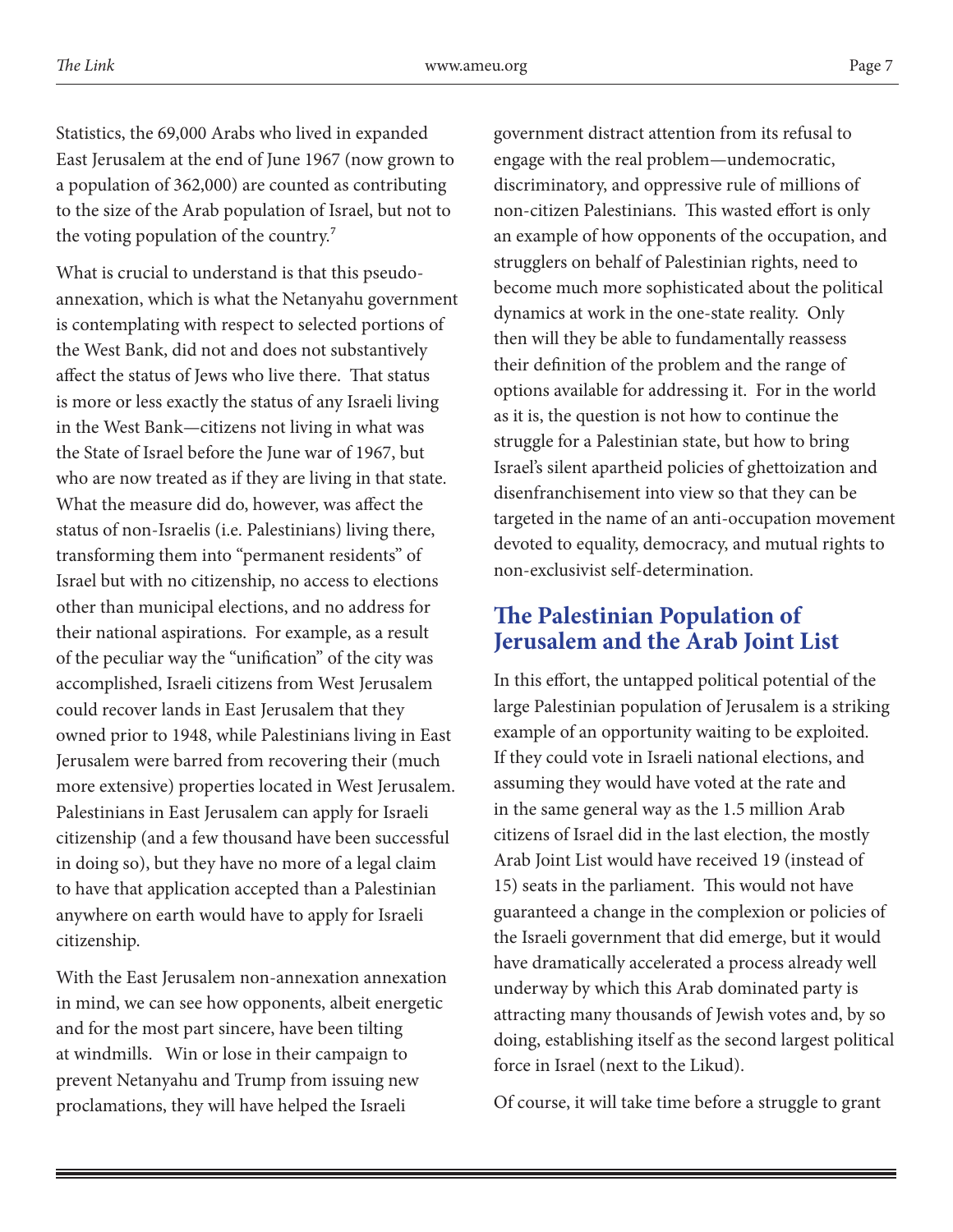political rights to these Arab subjects of the Israeli state (those living in East Jerusalem) succeeds. Yet it cannot begin as long as the Palestinian Authority, Arab Israelis, and Jewish liberals insist that the Palestinians of East Jerusalem remain trapped in the political limbo they have inhabited for half a century, just to preserve the non-existent possibility that Israel will allow a Palestinian state to be established with al-Quds as its capital. The first move to escape this limbo will be increased Palestinian participation in

Jerusalem municipal elections.

Ever since June 1967 Arabs holding Jerusalem residency cards have had the right to vote for city councilors and for the mayor. Traditionally, however, Palestinians have boycotted municipal elections, largely because of the opposition of the PLO and now the Palestinian Authority. In 2008, 2,600 Palestinians voted (a mere 1% of eligible voters), dropping to 1,100 in 2013. But consolidation of the one-state reality has had an effect. A Palestinian poll in 2015 reported that 52% of Arabs living in East Jerusalem "would prefer to be citizens of Israel with equal rights -- compared with just 42% who would opt to be citizens of a Palestinian state."<sup>8</sup> A poll of West Bank Palestinians showed that fully 58% favored the idea of East Jerusalem Palestinians voting in municipal elections. Five months before the October 2018 municipal election another poll showed that 22% of eligible Palestinians in the city intended to vote or were thinking about voting in what was shaping up to be an extremely close election.<sup>9</sup> Several Palestinian parties seeking representation on the council formed and announced campaigns, but were pressured by both Palestinian and Israeli authorities into withdrawing. One such movement remained in the race, however, "al-Quds, Baladi," (Jerusalem, My Hometown). Despite threats against the family of its leader, Ramadan Dabash, and the withdrawal of other candidates from its list, the party attracted 3,000 votes out of more than 4,000 votes cast in the first round of the election by residents of Arab neighborhoods.

Assuming there are approximately 280,000 Arabs eligible to vote in Jerusalem elections, that is a turnout rate of 1.4%, not high enough to make Dabash a member of the city council, but still higher than in the two previous elections. What makes this outcome significant as a harbinger of things to come is not only vastly increased discussion among Palestinians about the advisability of voting, but the exquisite narrowness of the outcome of the election. In the November runoff between the right-wing and ultranationalist candidate, Moshe Lion, and the liberal, secular oriented Ofer Berkovich, Lion won by fewer than 4,000 votes—only 0.7% of the votes cast. If only fifteen percent of those Arabs who had registered an intention to vote had actually voted that would have changed the outcome of the election, transforming the landscape of politics and policy in the Israeli capital, and dramatically demonstrating the potency of Jewish-Arab political partnerships.

Of course, the Palestine Liberation Organization, the Palestinian Authority, and Israel have a variety of options for suppressing Arab participation. But increasingly explicit coercion, threats to remove residency rights, or actions to deprive all those Palestinians living east of the separation barrier of their residency rights, have high costs and themselves testify to the lengths Palestinian and Israeli political establishments now need to go to forestall the broad-based struggles for democratization and equality incubated by the one-state reality. The PA already suffers from rock-bottom approval ratings and will have difficulty running directly against the majority opinion of Palestinians on behalf of a two-state solution plan few believe can be fulfilled. Israel has already entrenched the expanded border of the Jerusalem into a Basic Law, dooming one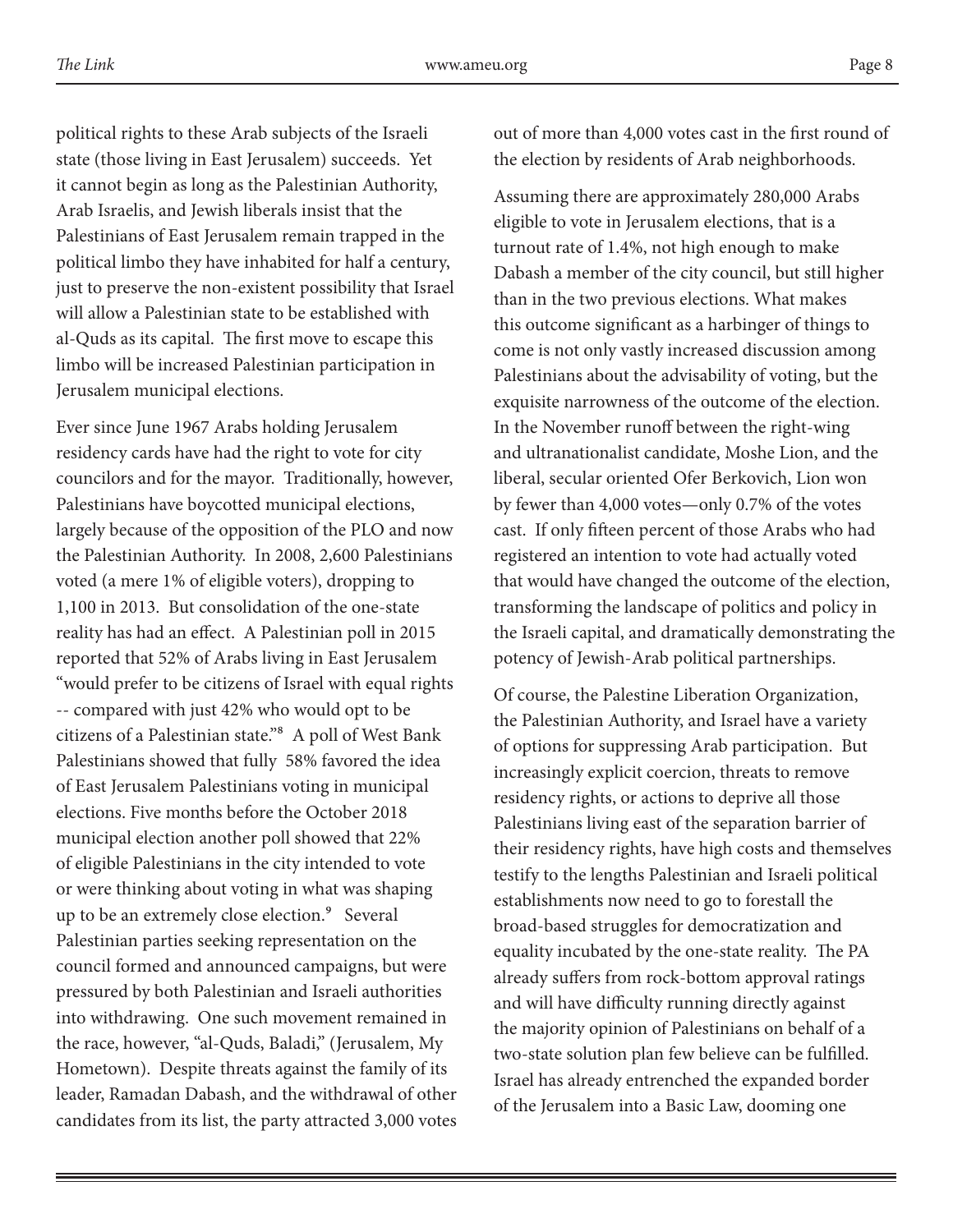attempt already to use the separation barrier as the new border. Indeed one can see from the Knesset's increasingly explicit use of discrimination against Arabs, as in the controversial new Basic Law, "Israel as the Nation-State of the Jewish People," how the political potential of Arab mobilization to tip the scales of Israeli elections has incentivized the right to build higher political, legal, and ideological barriers against the democratizing dynamics of a one-state reality.

Another marker of this trend appears in Israeli policies toward the naturalization of Arab residents of East Jerusalem. Since 1967 Israeli governments have advertised opportunities for them to apply for Israeli citizenship as a way to legitimize Israeli rule of the whole city. Between 2003 and 2016, 14,629, Palestinian Jerusalemites applied for Israeli citizenship. Most of those applications were denied. Since 2013 virtually no approvals have been granted, reflecting the Israeli government's calculation that thwarting Arab political mobilization is worth the cost of opportunities to legitimize its rule.10

Indeed, the crucial role that Arabs have come to play in Israeli politics has become clear to all following the effective disappearance of the Labor Party, the

stark diminution of the liberal Meretz Party, the disintegration of the Blue and White, and the Joint List's ability to attract tens of thousands of Jewish votes. The Joint List's leader Ayman Odeh has very close ties to the PA and its



President, Mahmoud Abbas (Abu Mazen). Although in keeping with that alliance Odeh still supports the

two-state solution, the rank and file within the groups that make up the Joint List are unenthusiastic at best and actively searching for ways to pool their resources with Palestinians across the green line to fight for equality and a better future.<sup>11</sup>

Once the one-state reality is accepted as the appropriate framework for political action, a host of potential alliances can be imagined between groups of Jews and groups of both enfranchised and unenfranchised Palestinians. Joint interests in economic prosperity, uninterrupted commerce, health and sanitation, ecology, labor, legal continuity, effective use of land and water, norms of equality and anti-discrimination, and protection against damage done by transnational boycotts, will provide the ground for numerous initiatives and crosscutting partnerships. So too will Jewish parties move toward realizing true annexation and sovereignty by expanding suffrage and citizenship. In part this will happen as a result of the contradictions between insisting the green line no longer exists, and yet preventing Arabs living or born east of the nonexistent line from crossing it to the western side. As these inhabitants of the country clamor for political rights, it will provoke anxieties among rival Jewish parties who will see relative advantages to be gained over their rivals if they do not find their own ways to compete for their support.

# **Shifts in Discourses and Expectations**

But exploring and realizing those opportunities will entail substantial shifts in Palestinian and Israeli political discourses and expectations.

On the Palestinian side, the need is somewhat ironic. Instead of moderating their hopes, Palestinians in the West Bank and Gaza, in what was "Israel proper," and in the diaspora, need to re-embrace dreams of living freely as citizens in a democratic state including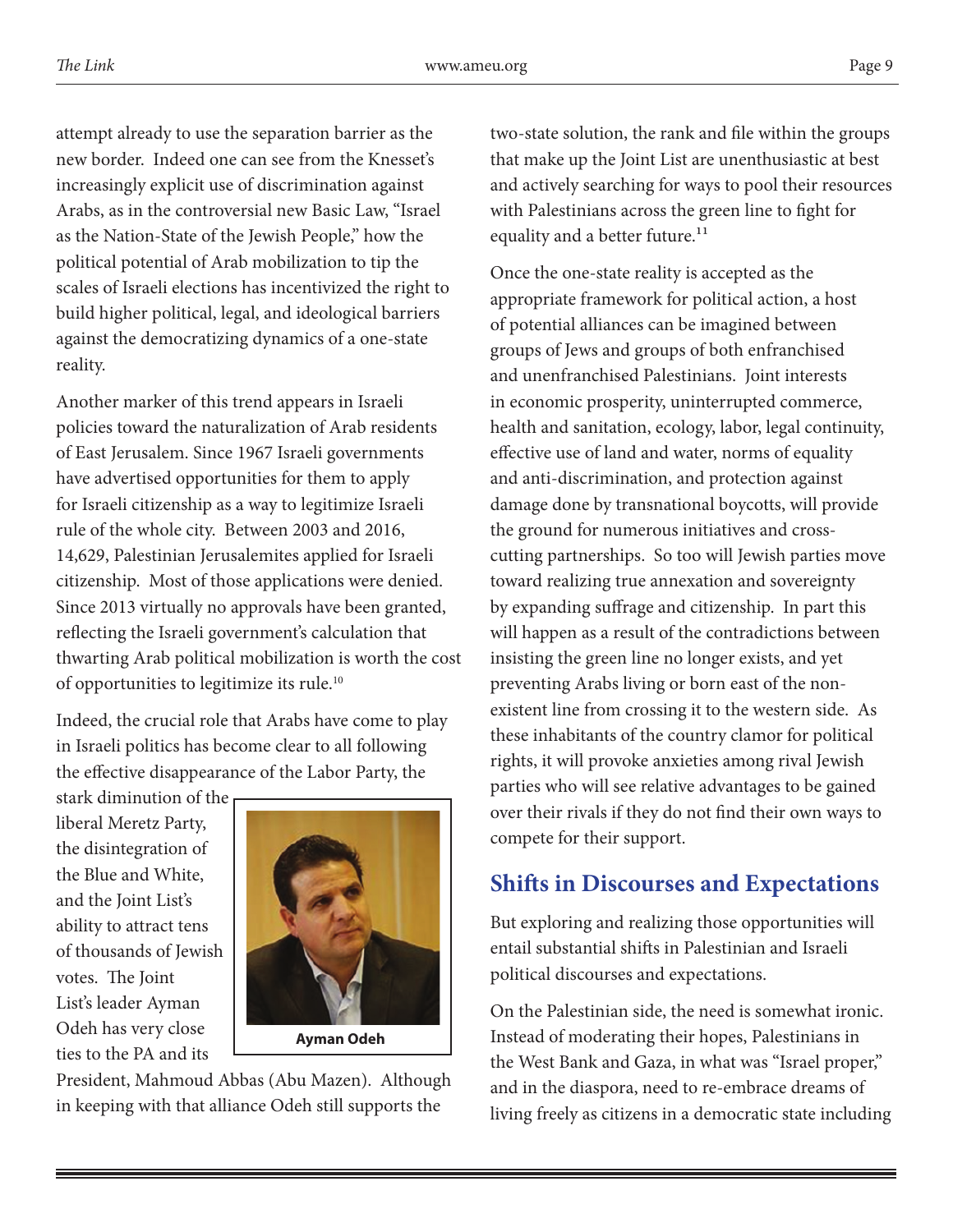all of Palestine, from the river to the sea. Instead of clinging to the idea of a small "independent" Palestinian state that would confine West Bank and Gaza Palestinians to one fifth of the country, with some sliver or edge of Jerusalem as its capital, they can plan for uniting as one community and sharing all the country, including all of Jerusalem-Al-Quds, with approximately the same number of Jews, and half a million non-Jewish non-Arabs.

This means that Palestinian politicians who have hitched their personal and political wagons to the two-state solution, and to the status and money associated with maintaining the pretense of its availability, will have to leave politics or pass away in favor of a new generation prepared to struggle for older and more ambitious goals than those the post-1967 generations were constrained to pursue. It means leading the international community from its commitment to a Palestinian state to an affirmation of the fulfillment of the legal and moral rights of Palestinians without insisting on a particular institutional framework for doing so. It means changing the time frame of strategic calculation- from years to decades and generations. This is the time it will take to trade the catastrophic problems stateless Palestinians now face for the better problems they will face in struggles to realize equal rights for all the inhabitants of the country. It means relinquishing an Algerian model for ending occupation by a climactic territorial withdrawal of Israeli authority. Occupations also end by complete absorption of conquered areas. That is the model used, over seven decades, by the Arabs of 1948, who ended the occupation of territories they inhabited that were outside the 1947 UN partition lines by fighting to achieve citizenship, end the military government, form political parties, and, now, to share actual power in a fragmented, tumultuous, and dynamic Israeli political arena.

Finally, for Palestinians, working within the onestate reality means accepting that Zionism, settler colonialist movement that it may have been, did succeed in establishing a national community of Jews in the whole of the Land of Israel, but that neither national self-determination nor sovereignty will, in Palestine, ever be securely established by only one ethnonational group.

For those on the Jewish-Zionist side who have found it difficult to imagine an acceptable future absent a state dominated by Jews, the adjustments necessary will be equally difficult and equally exciting. Pursuit of the two-state solution encouraged its Jewish supporters to use the "demographic argument"-- Israel must withdraw from Arab territories to prevent Jews from having to live with too many Arabs. By conjuring the "demographic demon" the left sought to build support for withdrawal from Palestinian territories even if it reinforced anti-Arab prejudices by doing so. Many Jewish progressives have been uncomfortable making such a fundamentally racist argument, and its use never did lead to a winning coalition for the two-state solution. The one-state reality means that this distasteful argument only discourages Jews from discovering the vital social, economic, and political interests they share with Arabs, both those currently enfranchised and those who, eventually, can be enfranchised. However expedient it may have been to make the demographic argument in the past, it has become not only wrong but wholly counterproductive. Inflaming Jewish bigotry against Arabs living permanently within the domain of the Israeli state just does the work of those whose primary fear is of a pluralist democracy and whose only hope is an apartheid system based on subordination.

Again, the one-state reality does not mean ending the struggle against the occupation. It simply means ending the occupation in a different way—not by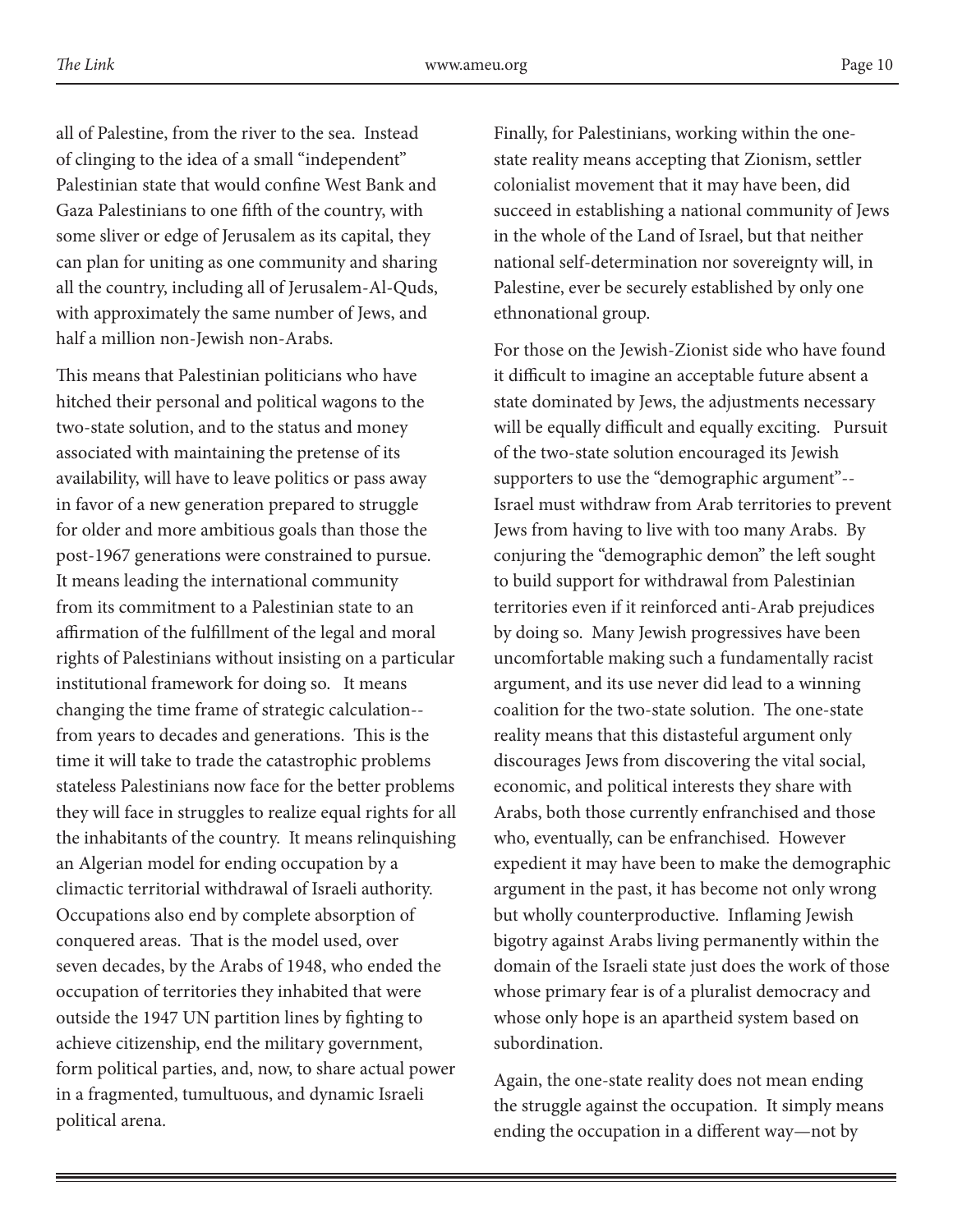unattainable withdrawals, but by honoring Palestinian Arab rights to be full citizens in their own land, deserving of suffrage, equal representation, and equal command of national resources. Only in pursuit of such goals that serve the interests of Jews and Arabs will alliances be enabled capable of defeating Jewish ethnonationalism.

For Zionists, per se, the one-state reality has deeper implications. Keeping Zionism alive as a liberationist rather than a racist movement will mean relinquishing the statism that the founder of Revisionist Zionism, Ze'ev Jabotinsky and the Labor Zionist leader David Ben-Gurion established as hegemonic within it in the 1930s, the idea that only Jews should wield power over Jews. It means returning to liberal and socialist visions of a Jewish national home, wherein a large, prosperous, and secure Jewish community, neither dominating nor dominated, lives in the entire Land of Israel under non-parochial and non-exclusivist democratic institutions.

The disappearance of hopes for negotiating a two-state, or any form of "solution" to the Israeli-Palestinian conflict means the obsolescence of the paradigm used for decades by almost all those committed to peace, justice, and security in Palestine/ the Land of Israel. This in turn requires a gestalt shift in their approach, entailing new concepts, a new time frame, and new kinds of strategies. For the one-state reality not only challenges decades of policy design and diplomatic strategy, it fundamentally invalidates the conceptual foundations of mainstream discourse surrounding the Israeli-Palestinian conflict. Stuck for decades in an increasingly impoverished onestate/two-state discourse, activists, politicians, diplomats, experts, and pundits have struggled to answer two basic questions about the Israeli-Palestinian conflict: 1) What blueprint for the future

can satisfy the requirements of justice and the minimum aspirations of Jews and Palestinian Arabs? And 2) How can each side agree on, or be brought to accept, that blueprint?

The one-state reality challenges not just the answers offered to these questions, but the questions themselves, and the discourse that surrounds them. The fundamentally flawed assumption from which these debates and discussions flow is that resolution of the conflict will be achieved through a negotiated bargain between two sides, or an imposed arrangement to which the two sides acquiesce. This focuses attention on searching for a plan, two independent states, a single binational state, a system of cantons, a single state for all its citizens, a confederation, etc., that representatives of both sides accept. Will Israeli Jews, it is asked, ever accept a fully independent Palestinian state in the West Bank and Gaza? Or an Arab Prime Minister? Or equal access of Arabs and Jews to public land? Or free immigration of Palestinians as well as Jews? Will Palestinian Arabs, it is asked, ever accept resettlement of refugees outside of Palestine? Or national life without al-Quds as their capital? Or Jews living on hilltops throughout the West Bank?

But in the one-state reality the question is not whether or how Jews and Arabs will negotiate with one another to agree on a mutually acceptable arrangement. They won't. Efforts in that direction will just produce more revolutions of a peace process merry-go-round that moves endlessly from initiative, through failed talks, to collapse, and then back to initiative.<sup>12</sup> In the enlarged state of Israel, no "Jewish" delegation" will sit at a table across from an "Arab delegation" and hammer out differences and reach agreements.

When a severely limited democracy such as Israel is in the predicament of ruling massive populations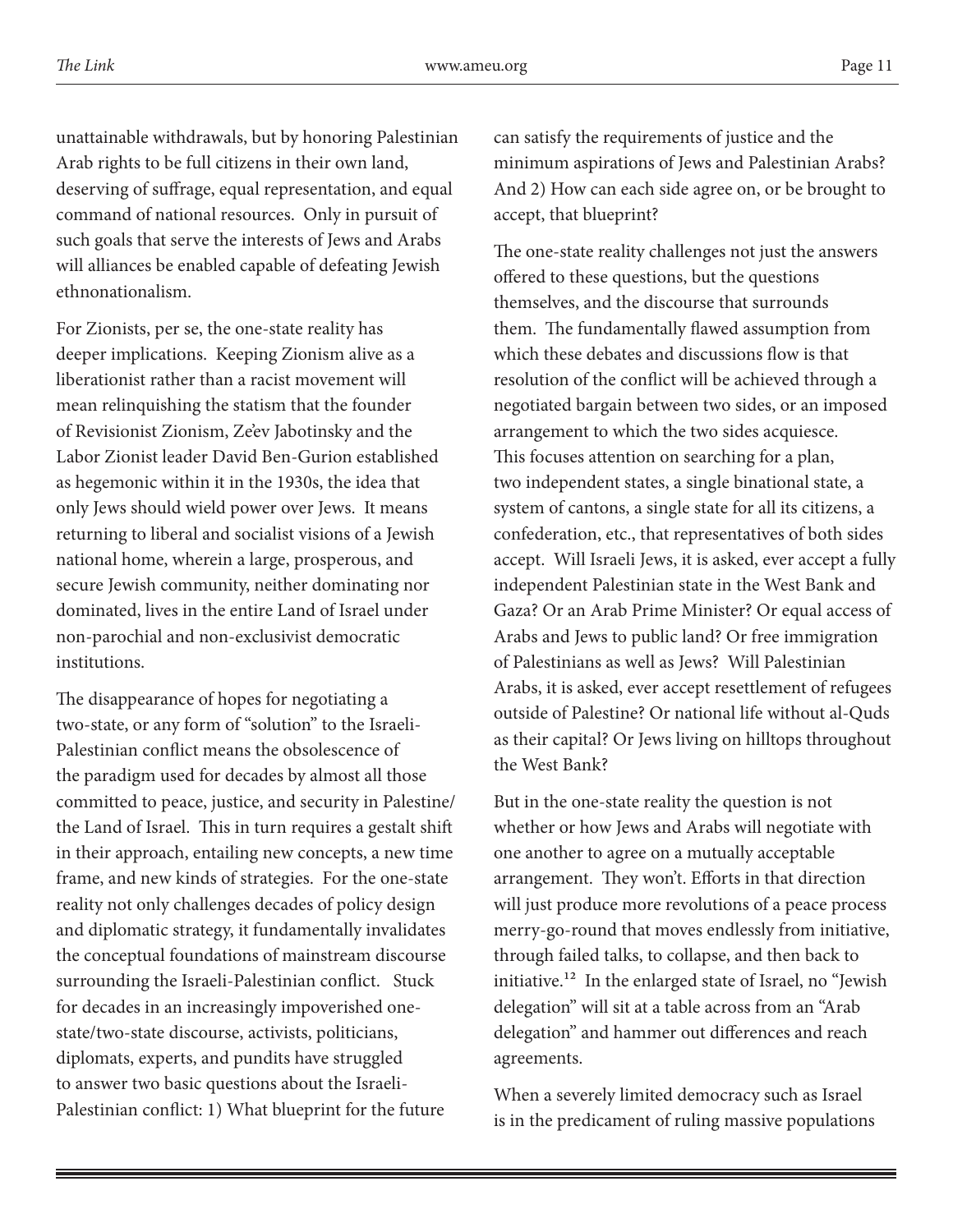that have historically been excluded from political rights, outcomes are not designed or implemented according to a plan, they evolve, driven by the unintended consequences of unsuccessful or partially successful efforts to accomplish quite different futures. The United States is a flawed multi-racial democracy; but a multi-racial democracy of any kind was never the plan of its founders. Nor is it the result of negotiations between Blacks and Whites. When the Union army occupied the states of the confederacy millions of formerly enslaved blacks became part of the American political arena, with delayed but massive political consequences. Neither President Lincoln nor virtually anyone else in the North imagined that the result of the war should be a national state led, eventually, by a black President.

But the world changed. It always does. For generations, the Democratic Party enforced Jim Crow oppression, but with the great migration, two world wars, and sweeping changes in the role of the federal government in national life, some Whites discovered interests in alliances with Blacks. In the process the Democratic Party itself was transformed so that now it cannot even hope to win national elections without a massive turnout of black voters. In most industrial democracies, women were historically deprived of virtually all political rights. They gained suffrage, not because male and female representatives negotiated with one another about the terms of a transition to full citizenship for women, but because women struggled for rights and because male incumbents repeatedly feared defeat at the hands of male rivals unless they enfranchised women who would vote for them. Irish Catholics were not forcibly annexed into the United Kingdom in 1800 by a government that imagined it was building a multi-sectarian, British-Irish democracy. Nevertheless, after 80 years, that was the result. In 1949, when David Ben-Gurion authorized the vote for the minority of Arabs who managed to avoid expulsion when Israel was created,

he did so largely because he wanted their votes, votes he knew the Military Government established over them would deliver. Now the Labor Party he led barely exists.

The one-state reality is not a solution, it is an unpleasant, but dynamic reality. As a point of departure, it offers the long and uncertain possibilities of political process, not the quick rewards of dramatic compromise. The path will be incremental and disjointed. Instead of implementing a blueprint for political co-habitation, Jews and Arabs determined to trade today's problems for better ones in the future will focus on specific issues, such as building Jewish-Arab electoral alliances in Jerusalem; expanding commercial and economic intercourse throughout the country; regularizing legal protections for Jewish and Arab workers and employers; achieving equality and fairness for building, housing, and education; strengthening water, health, and sanitation systems; and enabling Joint List participation in governing coalitions. They will let their values—democracy, equality, and commitments to mutual non-exclusivist self-determination--and their interests—security, prosperity, ecological integrity, and access to all parts of the country—drive their decisions and their actions, or any other particular constitutional architecture.

This image of an unguided process by which limited democracy transforms itself, willy-nilly, into a more inclusive political system offers no guarantees, and it promises no "end of conflict" solution in a time frame of months or even years. But once the gestalt shift to the one-state reality is adopted, there is much to see in the current state of affairs that augurs well for the future.

In torrents of campaign rhetoric, debate, and argumentations surrounding the three Israeli elections held between April of 2019 and March 2020 hardly a word was uttered or written suggesting that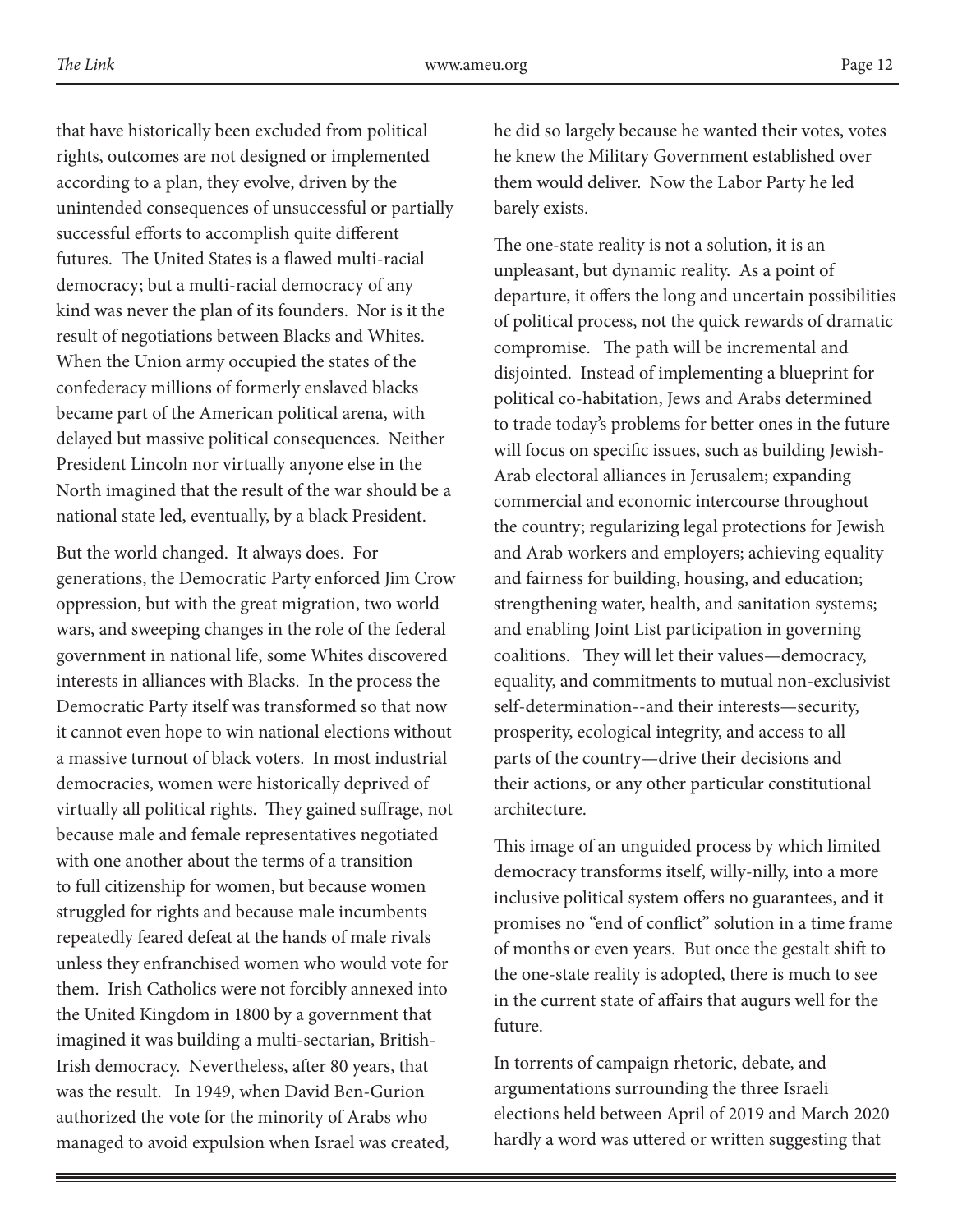prospects for successful peace negotiations with the Palestinians, or opportunities to achieve a two-state solution, were at stake in any of these contests. That is a good thing, because it reflects a realization by both politicians and the public of the irrelevance of the "peace process."

The same trend toward accepting the one-state reality is reflected in a May 2020 poll showing that more Palestinians in the West Bank and Gaza (37%) favor abandoning efforts to secure a two-state solution, than support continuing that effort  $(36\%)$ .<sup>13</sup> And late in 2019, Tel-Aviv University gave notice that it would close the Tami Steinmetz Center for Peace Research, established in 1992 to track the Oslo process and promote a negotiated two-state solution, as a result of a donor decision that there was no longer any point in supporting a project designed entirely to foster that outcome. That is also a step in the right direction, since it helps reorient analysts, progressives, and peacemakers toward asking questions about changing the kind of state Israel is rather than finding a path to extruding undesirable parts of it.

 In May 2020, a Tel-Aviv University poll sponsored by the successor to the Steinmetz Center showed rising rates of public support for annexation. While 44% of Israeli Jews continued to support establishment of a Palestinian state, thirty-four percent were in favor of annexation with only limited or no rights granted to Arab inhabitants, while 15% favored annexation with the grant of full rights to Arabs living in the annexed territories—comparable to levels of support for the two-state solution thirty-five years ago.<sup>14</sup>

Ayman Odeh, the dynamic leader of the Joint List, has remained publicly loyal to the two-state solution and resumption of the peace process. But the intellectuals and activists comprising the Joint List's constituent groups and the thousands of Jews whose votes the party attracted, increasingly realize the impossibility of realizing that goal, acknowledge that the peace

process has been, and would be, if continued, a distracting failure, and support and discuss liberal democratic visions of a country with wider horizons and wider opportunities for all its Arab inhabitants.<sup>15</sup>

 Odeh's position on the issue is widely attributed to his close ties with the Palestinian Authority and its President, Mahmoud Abbas. But the PA is either on the way to collapse or to a transformation, all but explicitly, into an organization carrying out the administrative duties that Arab Departments in Israeli ministries have performed re Palestinian citizens inside the green line. Once that happens, Odeh, or his successors, will refocus their campaign for equal rights to all those living under Israeli rule, including Palestinians in expanded East Jerusalem, the rest of the West Bank, and in Gaza. A template for this approach is offered by Adalah, the Legal Center for Arab Rights in Israel, which has led an effort to apply liberal and rule-of-law norms within Israeli society to solve specific problems of Arabs inside the Green Line, in expanded East Jerusalem, in the West Bank, and in the Gaza Strip. Indeed, it was Adalah that represented 17 Palestinian local councils in their successful suit before the Supreme Court of Israel that overturned the below mentioned Regularization Law.

Closely associated with the rise of the Joint list is the sharp contrast between how polls and surveys of Israeli political opinion and voting intentions were conducted and reported in the past and how they were conducted and reported in the three elections of 2019 and 2020. In the past pollsters either ignored Arab voters or treated their preferences and turnout as irrelevant to electoral and coalition outcomes. Now, scores of polls published during election campaigns all include direct attention to the likely turnout rate of Arab voters and the tactical and strategic moves made by the Joint List and the largely Arab parties and movements comprising it. When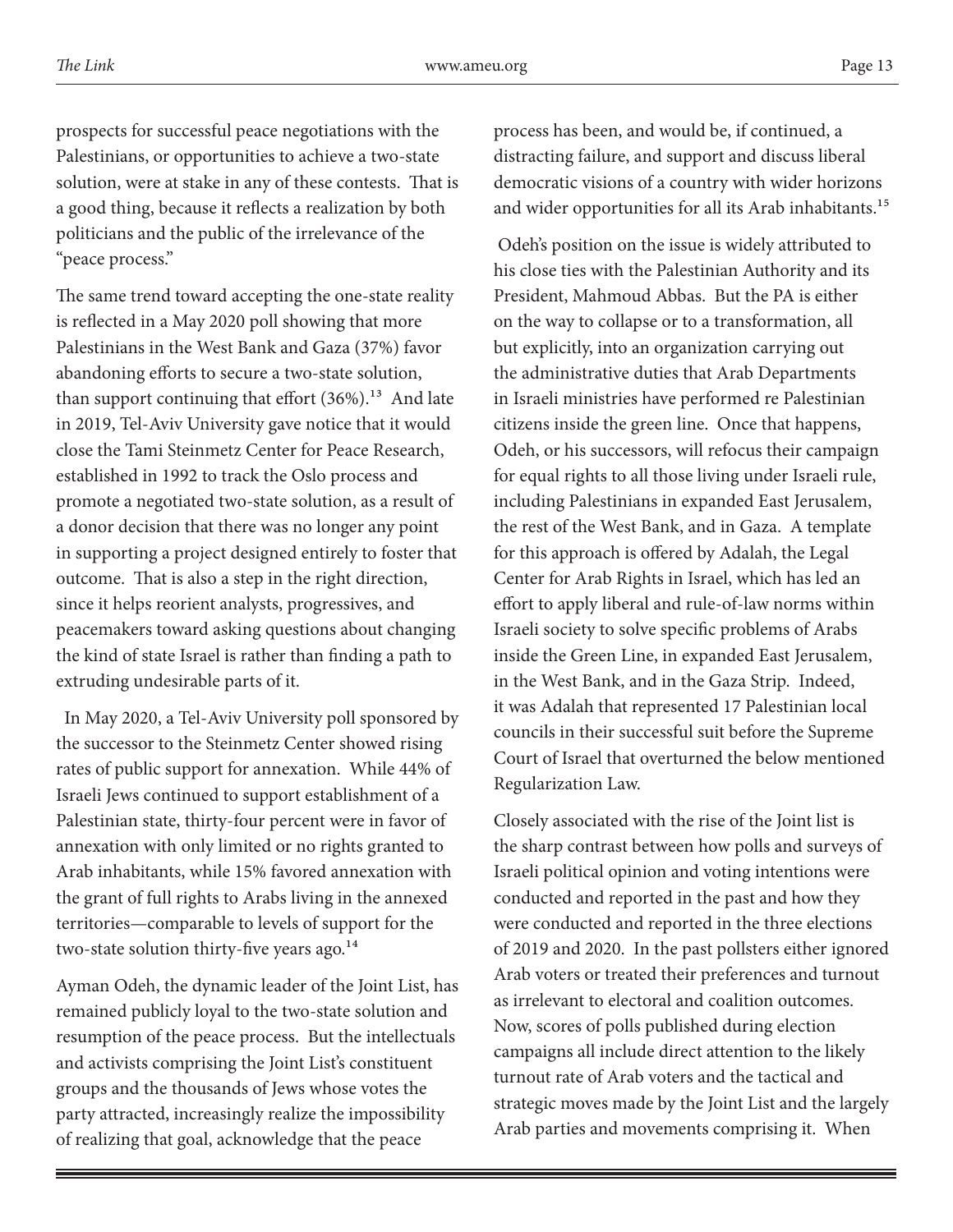*The Link* www.ameu.org Page 14

the strength of rival blocs is assessed, the Joint List is regularly included within the "center-left" bloc instead of excluded as irrelevant, registering that the transformation of Israeli politics from a club of Zionist parties to an arena of Jewish and Arab contestation is already well underway.

In 2017, President Reuven Rivlin sent shock waves through the country when he confronted a large



meeting of settler activists with a speech framed in oldfashioned liberal Jabotinskian terms. Rivlin called for Israeli sovereignty to be fully implemented in the entire country, from the river to the sea, including the

grant of equal citizenship to all its inhabitants. The occasion for the President's speech was promulgation of the "Regularization Law," which retroactively legalized the confiscation of Palestinian private property by Israelis in West Bank settlements. In 2020 Israel's Supreme Court vigorously upheld Rivlin's depiction of this law as unacceptably discriminatory, voiding it mainly on the grounds that it contradicted, not international law, but Israeli constitutional principles of equality and human dignity.<sup>16</sup> The debate over this law foreshadows countless struggles that will ensue as the reality of apartheid in territories holding masses of non-citizens collides with global human rights norms and the legal and moral commitments of Israeli democracy, however limited that democracy may be.

As absorption of the territories proceeds, and

Israel does begin to see itself as a state containing more Arabs than Jews, political realignments are bound to occur. These may include alliances between Palestinians and non-Jewish immigrants from the former Soviet Union on behalf of equal rights for non-Jews, between ultraorthodox Jews and traditionalist Muslims on behalf of religious prerogatives, between liberal-dovish and secular Jews and ideologically and culturally similar Palestinians on behalf of citizenship for all those ruled by the Israeli government, and between Jews in the swath of territory around Gaza and the Palestinian inhabitants of that immense ghetto on behalf of peace and quiet, protection of water resources, and a renewal of economic ties.

As Israeli historian Benny Morris has predicted, many Jews will find the society that develops difficult or impossible to live in. They will emigrate. $^{17}$ 

But new ways of imagining political community will also develop, ranging from ideas advanced in the "vision" documents of Israeli Palestinians, of Israel as a state for all its citizens, to obscure but potent notions of Palestinians and Jews linked by common ancestry to a common homeland, or of Jews, Christians, and Muslims connected as the children of Abraham.

Out of such sentiments of equality and respect for non-Jewish students, the Hebrew University humanities faculty, in 2017, cancelled the singing of Hatikvah, the Zionist hymn used as Israel's national anthem, at graduation ceremonies.

In the long run, wrote John Meynard Keynes, we are all dead, and before any of the pretty pictures of the future we can imagine for Jews and Palestinians are realized, most of us probably will be. In this generation, it is not for us to finish the job. It falls to us instead to see the one-state reality for what it is; to explain how efforts to rescue the two-state solution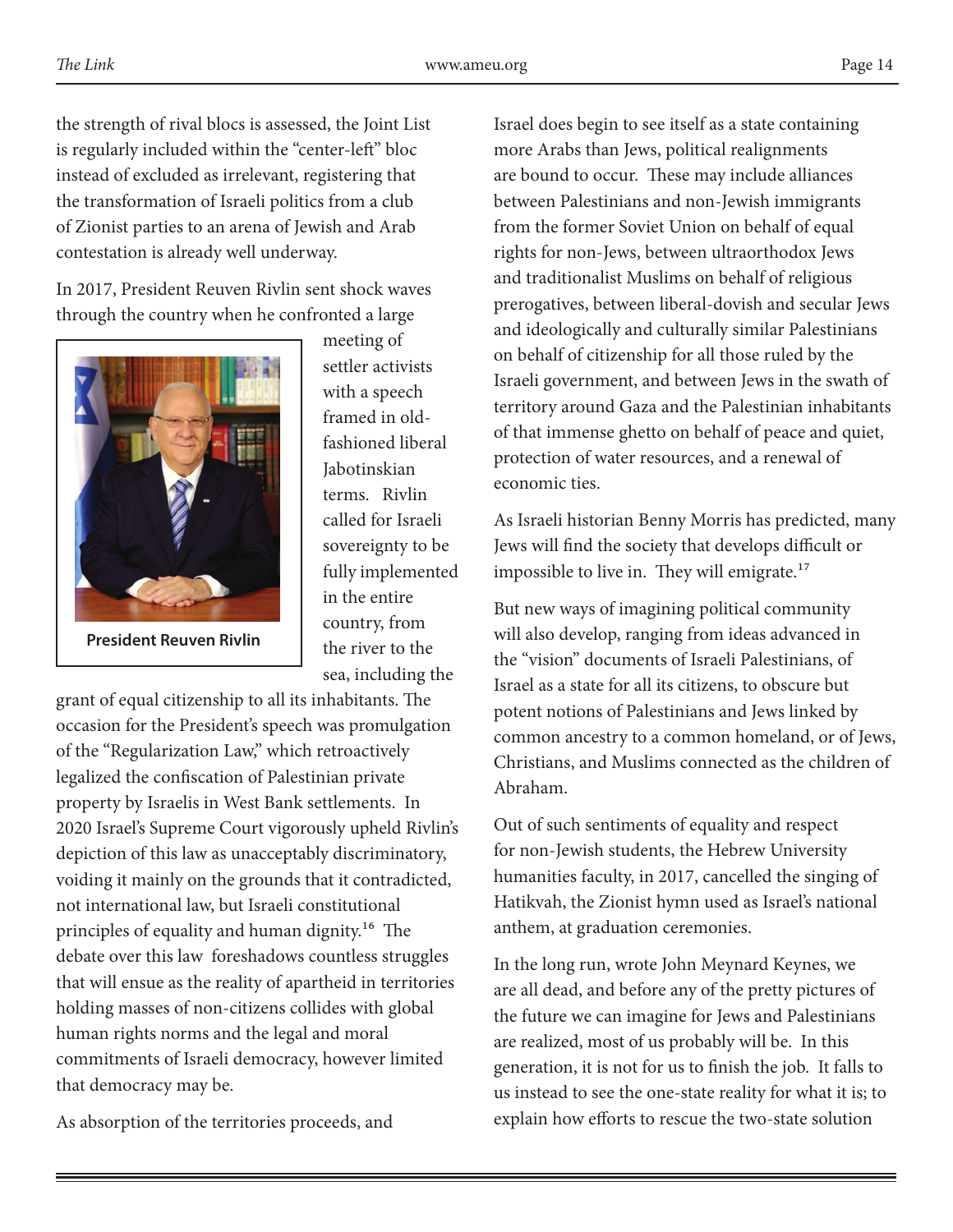are counterproductive; and to find specific ways to join Jews and Arabs in their struggles for equality, justice, peace, and security.

<sup>1</sup> For an in-depth analysis of the disappearance of the two-state solution and the crystallization of a one-state reality see Ian S. Lustick, Paradigm Lost: From Two-State Solution to One-State Reality (Philadelphia: University of Pennsylvania Press, 2019).

<sup>2</sup> "Annexation Violates International Law," New York Times, May 31, 2020.

3 Ori Nir, "APN Joins Progressive Israel Network's Statement on Annexation" (May 18, 2020) https://peacenow.org/entry. php?id=34732#.XueI30VKiUk.

4 Nathan Raanan, "End of the Jordanian Option," Davar, October 14, 1982.

<sup>5</sup> Haim Margalith, "Enactment of a Nationality Law in Israel," American Journal of Comparative Law, Vol. 2, no. 1 (Winter 1953) pp. 63-66. "Nationality" is a misleading translation of the Hebrew word "Ezrachut" (citizenship) which appears in the official name of law.

<sup>6</sup> In his speech at the United Nations defending Israel's actions in Jerusalem, and in an official letter to the General Secretary, then Foreign Minister Abba Eban denied Israel's actions had political intent, declaring that the word "annexation" was "out of place" in considering what Israel had done.

<sup>7</sup> The same technique was used by Israel in the Golan Heights, whose status as an extension of Israeli municipalities bordering the area is the same with respect to "Israeli law and jurisdiction," as that of expanded East Jerusalem. In sharp contrast to its policy toward Palestinians in expanded East Jerusalem, however, Israeli governments have tried (mostly unsuccessfully) to legitimize Israeli rule of the Golan by forcing the 23,000 Syrian Druse living to accept Israeli citizenship.

8 David Pollock, "Half of Jerusalem's Palestinians Would Prefer Israeli to Palestinian Citizenship," August 21, 2015, https://www. washingtoninstitute.org/policy-analysis/view/half-of-jerusalemspalestinians-would-prefer-israeli-to-palestinian-citizen.

9 Jonathan Blake, Elizabeth M. Bartels, Shira Efron, Yitzhak Reiter, What Might Happen if Palestinians Start Voting in Jerusalem Municipal Elections? (Santa Monica: Rand, 2018) p. 24.

#### 10 Ibid., p. 26.

<sup>11</sup> More than twenty years ago a Labor Party leader, Uzi Baram, broached the idea of an alliance with East Jerusalem Arabs to secure a bid he wanted to make for the Jerusalem mayoralty. Menachem Klein, Jerusalem: The Contested City (London: C. Hurst, 2001) p. 188. Palestinians were not ready to respond, but Oslo was not yet dead, and the prestige of the Palestinian leadership was then much higher. See also See Akiva Eldar, "Should Palestinians Keep Boycotting Jerusalem Elections?" Al-Monitor (March 29, 2018). <sup>12</sup> See Ian S. Lustick, "The Peace Process Carousel: The Israel Lobby and the Failure of American Diplomacy," The Middle East Journal (Summer 2020) Vol. 74 (forthcoming).

<sup>13</sup> Palestinian Center for Policy and Survey Research, "Public Opinion Poll No. (76) Press-Release," http://pcpsr.org/en/node/811.

<sup>14</sup> "Peace Index-May 2020," International MA Program in Conflict Resolution and Mediation, Tel-Aviv University.

<sup>15</sup> For thinking along these lines see Sam Bahour, "Asynchronous and Inseparable: Struggles for Rights and a Political End-Game," (Ramallah: Palestinian Center for Policy and Survey Research, 2016) with comments by Radi Jarai and Mohammad Daraghmeh; Abbad Yahya, "Azmi Bishara on what to do regarding Trump's 'Deal of the Century,'"TheNewArab (May 28, 2020) https://english.alaraby.co.uk/ english/indepth/2020/5/28/a-plan-to-resist-trumps-deal-of-thecentury.

<sup>16</sup> Judgment of the Supreme Court of Israel, Sitting as the High Court of Justice, HCJ 1308/17; HCJ 2055/17(Hebrew).

<sup>17</sup> Gideon Levy, "Benny Morris's Dystopian Predictions about Israel's Future Miss the Point," Haaretz, January 19, 2019.

# **About this Issue**

Ian Lustick holds the Bess Hayman Chair in the Department of Political Sciences at the University of Pennsylvania. His latest book is Paradigm Lost: From Two-State Solution to One-State Reality, on which his article for The Link is based.



**Ian S. Lustick**

John F. Mahoney Executive Director